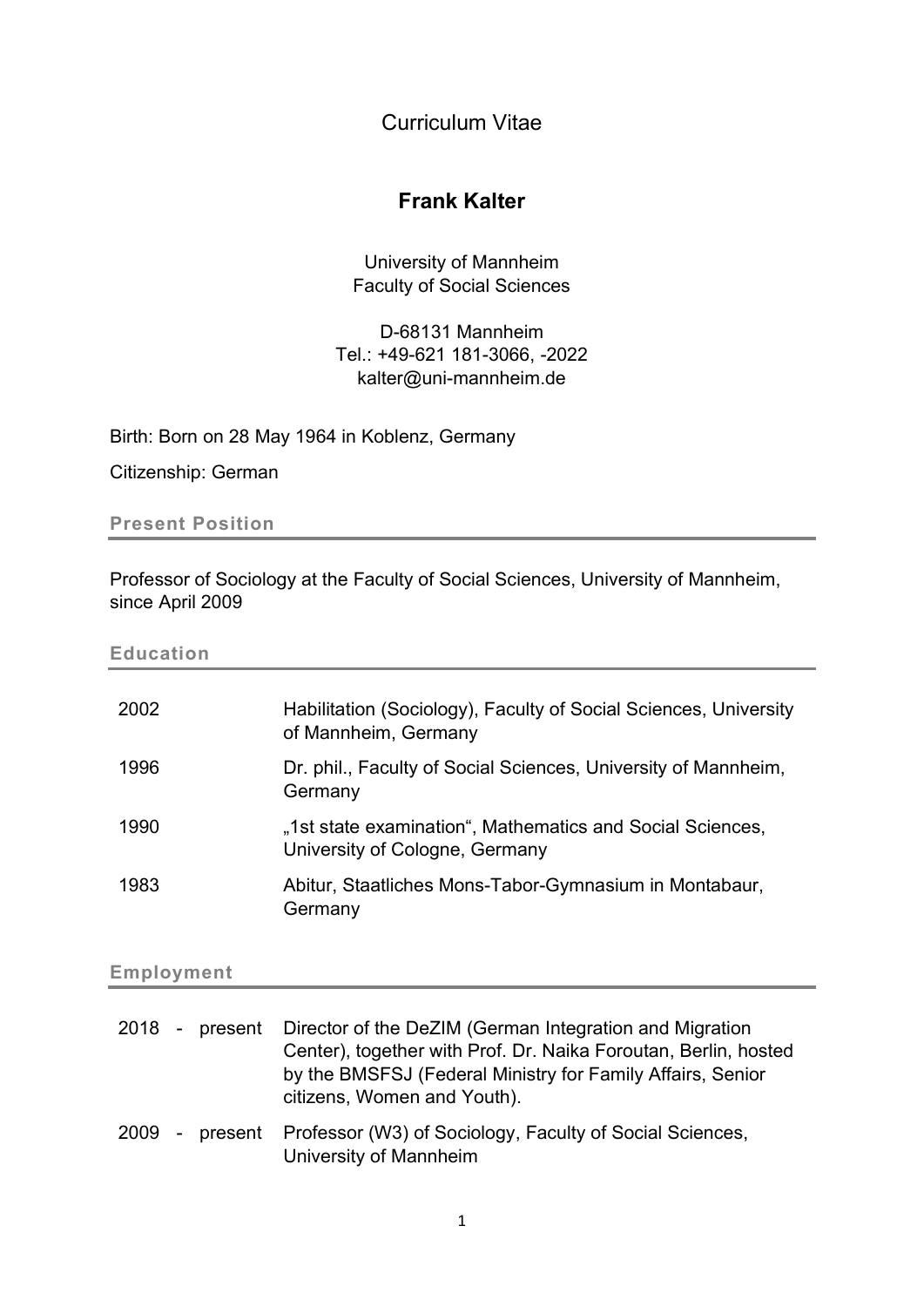| 2004 |                | - 2009  | Professor (C4) of Sociology, Institute of Sociology, University<br>of Leipzig                                                                          |
|------|----------------|---------|--------------------------------------------------------------------------------------------------------------------------------------------------------|
| 2003 |                | $-2004$ | Senior Research Fellow at the Mannheim Centre for European<br>Social Research (MZES), University of Mannheim, Germany                                  |
| 1997 |                | - 2002  | "Wissenschaftlicher Assistent" at the Chair for Sociology and<br>Philosophy of science, Faculty of Social Sciences, University of<br>Mannheim, Germany |
| 1991 |                | - 1997  | Research assistant at the Mannheim Centre for European<br>Social Re-search (MZES), University of Mannheim, Germany                                     |
| 1989 | $\blacksquare$ | 1990    | Student research assistant at the Institute for Applied Social<br>Re-search (IFAS), University of Cologne, Germany                                     |

#### Major Fields

Migration and integration of ethnic minorities, methods and methodology, action theory and formal models

## Rejected Appointments

| 2004 | Full Professor of Sociology and Research Methods, University |
|------|--------------------------------------------------------------|
|      | of Bern, Switzerland                                         |

#### Guest Lecturer/Visiting Fellow

| 2007 | Reinhard Wippler Visiting Professor, University of Utrecht, the<br><b>Netherlands</b> |
|------|---------------------------------------------------------------------------------------|
| 2006 | Nuffield College, Oxford University, Great Britain                                    |
| 2006 | Office of Population Research, Princeton University, USA                              |
| 2002 | University of Bern, Switzerland                                                       |
| 1998 | University of Heidelberg, Germany                                                     |

# Publications

## Books

#### Monographs

Kalter, Frank, 2003: Chancen, Fouls und Abseitsfallen. Migranten im deutschen Ligenfußball. Opladen, Westdeutscher Verlag.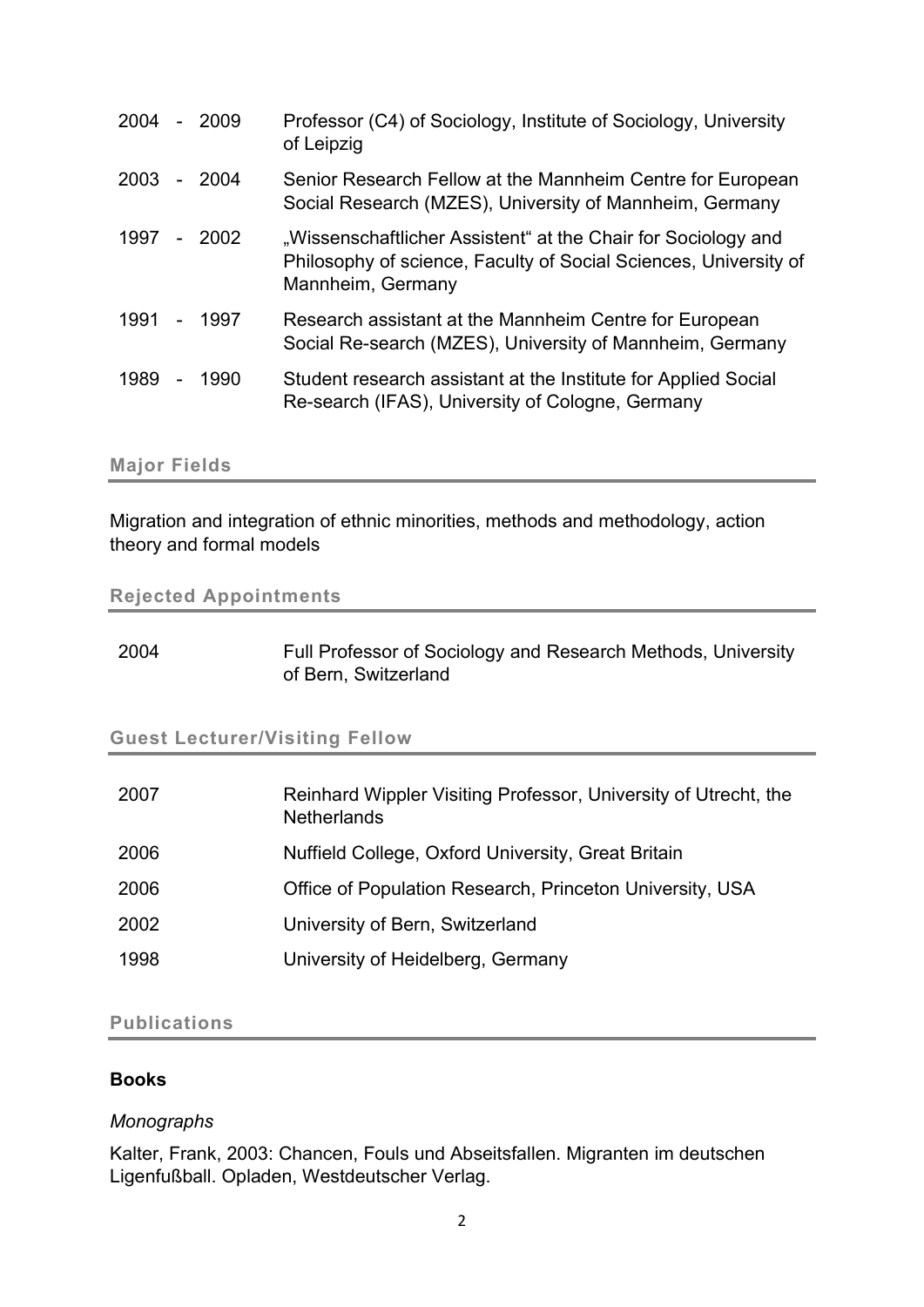["Chances, Fouls, and Offside Traps. Immigrants in the German Soccer League System"]

Kalter, Frank, 1997: Wohnortwechsel in Deutschland. Ein Beitrag zur Migrationssoziologie und zur empirischen Anwendung von Rational-Choice-Modellen, Opladen, Leske + Budrich.

["Residential Mobility in Germany. A Contribution to the Theory of Migration and to the Empirical Application of Rational Choice Models"]

# **Editorship**

Kalter, Frank, Jonsson Jan. O., van Tubergen, Frank, and Anthony Heath (eds.), 2018: Growing Up in Diverse Societies. The Integration of the Children of Immigrants in England, Germany, the Netherlands, and Sweden. Published for the British Academy. Oxford: Oxford University Press.

Hill, Paul, Frank Kalter, Johannes Kopp, Clemens Kroneberg and Rainer Schnell, eds., 2009: Hartmut Essers Erklärende Soziologie. Kontroversen und Perspektiven. Frankfurt am Main and New York, Campus

Kalter, Frank (ed.), 2008: Migration und Integration. Kölner Zeitschrift für Soziologie und Sozialpsychologie, Sonderheft 48/2008. Wiesbaden: VS Verlag

# Refereed Journal Articles

Foroutan, N., Kalter, F., 2021, Integration in Vielfalt – Anerkennung, Chancengleichheit und Teilhabe in der Postmigrantischen Gesellschaft. Deutschland & Europa, Heft 82, p. 72-79, ISSN 1864-2942

Kalter, F., Foroutan, N., 2021, Race for Second Place? Explaining East-West Differences in Anti-Muslim Sentiment in Germany. Frontiers in Sociology. https://doi.org/10.3389/fsoc.2021.735421

Leszczensky L., Pink S., Kretschmer D., and Kalter F., 2021, Studying Youth' Group Identities, Intergroup Relations, and Friendship Networks: The Friendship and Identity in School Data. European Sociological Review, jcab052, https://doi.org/10.1093/esr/jcab052

Kogan, I., and Kalter F., 2020, An empirical-analytical approach to the study of recent refugee migrants in Germany: Soziale Welt : SozW, v. 71, p. 3-23.

M. Simon; N. Foroutan; F. Kalter, 2020, Über die Notwendigkeit, einen Schritt nach dem anderen zu machen - auch in der sozialwissenschaftlichen Identitäts- und Einstellungsforschung. Replik auf Renè Wolfsteller und Jonas Rädel. Leviathan - Berliner Zeitschrift für Sozialwissenschaft, Jahrgang 48, Heft 1, 2020, p. 112-119, ISSN 340-0425

Kalter, Frank, Irena Kogan und Jörg Dollmann 2019: Studying integration from Adolescence to Early Adulthood: Design, Content, and Research Potential of the CILS4EU Data in European Social Review, 35 (2), pp. 280-297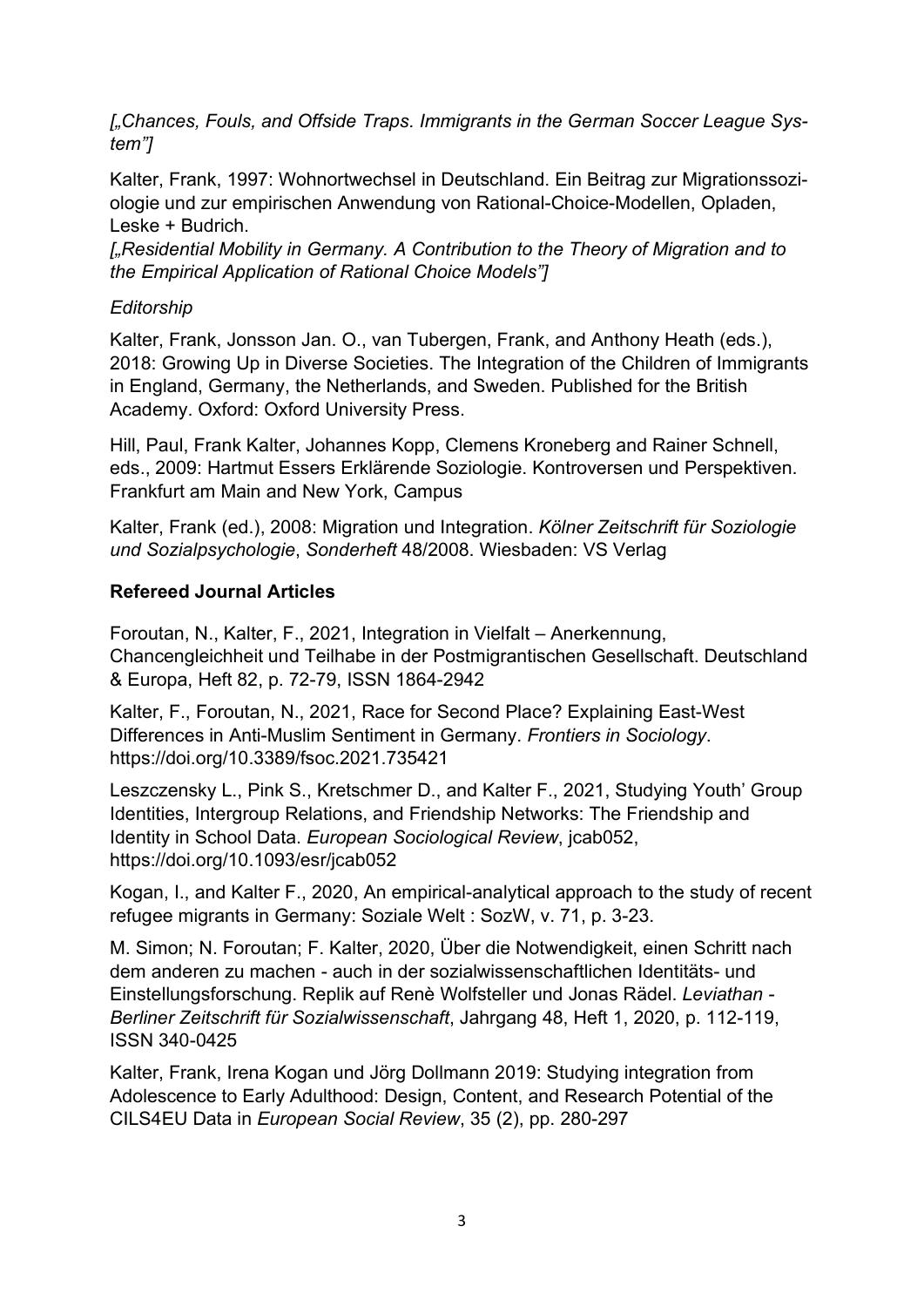Kalter, Frank, 2018: Setting "Spanish legacies" into further context: some findings and thoughts from CILS4EU. Pp 500 – 508 in Ethnic and Racial Studies, Volume 41, 2018 – Issue 3, doi: 10.1080/01419870.2018.1389434.

Kalter, Frank and Gisela Will, 2016: Social Capital in Polish-German Migration Decision-Making: Complementing the Ethnosurvey with a Prospective View. Pp. 43- 63 in Katherine M. Donato and Douglas S. Massey, eds., Undocumented Migration in a Global Economy. The ANNALS of the American Academy of Political and Social Science July 2016, 666 (1): 46-63, doi: 10.1177/0002716216643506.

Kalter, Frank and Clemens Kroneberg, 2014: Between Mechanism Talk and Mechanism Cult: New Emphases in Explanatory Sociology and Empirical Research. Pp. 91- 115 in Jürgen Friedrichs und Alexandra Nonnenmacher, eds., Soziale Kontexte und Soziale Mechanismen. Kölner Zeitschrift für Soziologie und Sozialpsychologie Sonderheft 54/2014. Wiesbaden, Springer VS.

Kalter, Frank and Irena Kogan, 2014: Migrant Networks and Labor Market Integration of Im-migrants from the Former Soviet Union in Germany. Social Forces 2014; doi: 10.1093/sf/sot155

Jacob, Konstanze und Frank Kalter, 2013: Intergenerational Change in Religious Salience Among Immigrant Families in Four European Countries. International Migration, 51 (3): 38-56.

Kroneberg, Clemens and Frank Kalter, 2012: Rational Choice Theory and Empirical Research: Methodological and Theoretical Contributions in Europe. Annual Review of Sociology, 38: 73-92.

Jacob, Konstanze und Frank Kalter, 2011: Die Intergenerational Transmission von Hochkulturellen Lebensstilen unter Migrationsbedingungen. Pp. 223–246 in Jörg Rössel und Gunnar Otte, eds., Lebensstilforschung. Kölner Zeitschrift für Soziologie und Sozialpsychologie, Sonderheft 41/2011. Wiesbaden: VS Verlag.

Kalter, Frank, 2011: Social Capital and the Dynamics of Temporary Labour Migration from Poland to Germany. European Sociological Review, 27 (5): 555-569.

Kristen, Cornelia, Aileen Edele, Frank Kalter, Irena Kogan, Benjamin Schulz, Petra Stanat, und Gisela Will, 2011: 8 The education of migrants and their children across the life course / Die Bildung von Migranten und deren Nachkommen im Lebensverlauf. Zeitschrift für Erziehungswissenschaft, Sonderheft 14 (Supplement 2): 121-137. [online access: http://www.springerlink.com/openurl.asp?genre=article&id=doi: 10.1007/s11618-011-0194-3]

Haberfeld, Yitchak, Yinon Cohen, Frank Kalter and Irena Kogan, 2011: Differences in earnings assimilation of immigrants from the Former Soviet Union to Germany and Israel during 1994-2005: The interplay between context of reception, observed, and unobserved immigrants' attributes. International Journal of Comparative Sociology. 52 (1-2): 6-24.DOI link: 10.1177/0020715210377157

Kalter, Frank and Julia Schroedter, 2010: Transnational Marriage among Former Labour Migrants in Germany, Pp. 11-36 in Irena Kogan, ed., Schwerpunktthema: Minority Ethnic Groups' Marriage Patterns in Europe. Zeitschrift für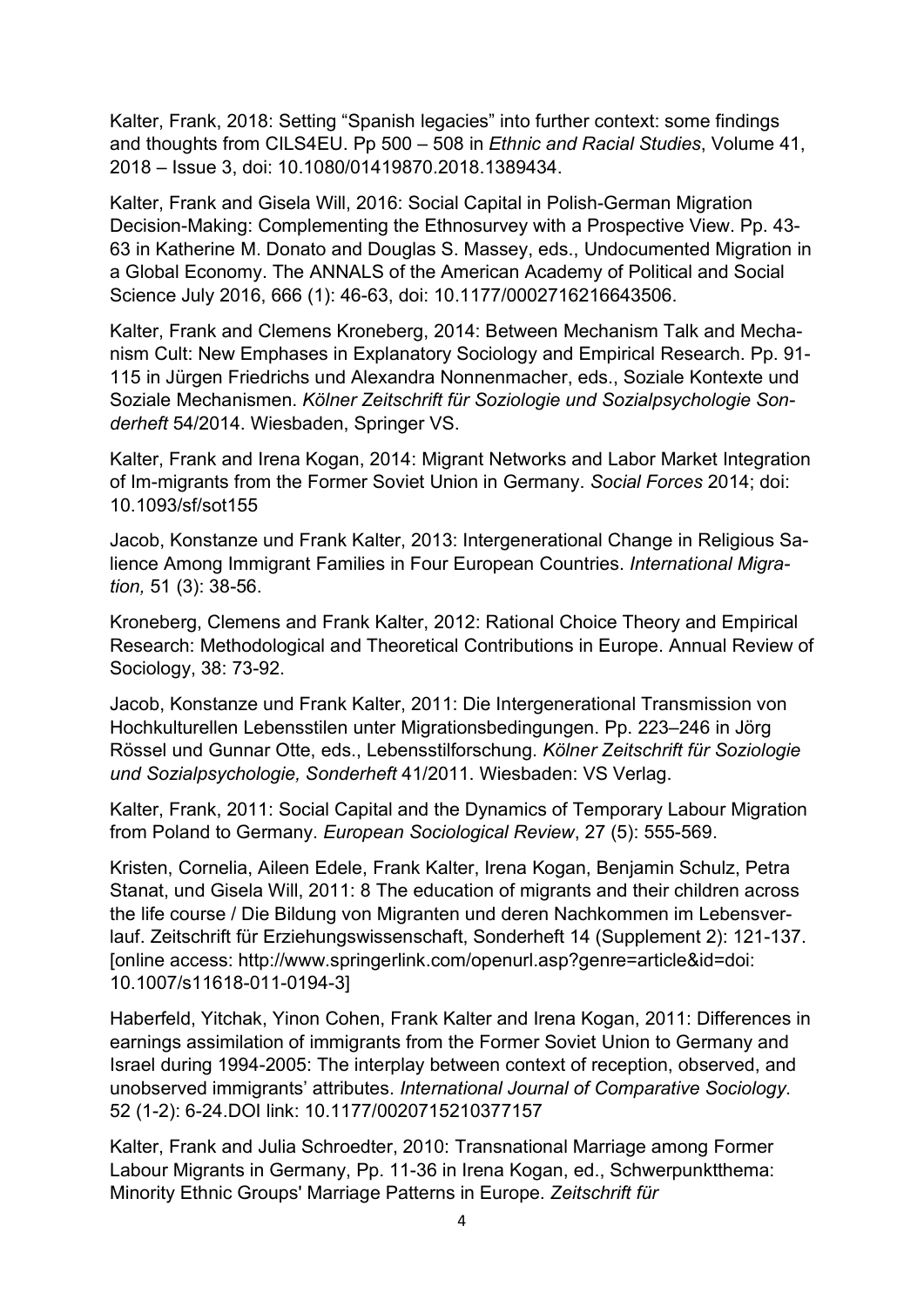Familienforschung/Journal of Family Research, 22, 1/2010. Leverkusen: Verlag Barbara Budrich.

Massey, Douglas S., Frank Kalter and Karen A. Pren, 2008: Structural Economic Change and International Migration from Mexico and Poland, Pp. 134–161 in Frank Kalter, ed., Migration und Integration. Kölner Zeitschrift für Soziologie und Sozialpsychologie, Sonderheft 48/2008. Wiesbaden: VS Verlag.

Schroedter, Julia H. and Frank Kalter, 2008: Binationale Ehen in Deutschland. Trends und Mechanismen der sozialen Assimilation. Pp. 351–379 in Frank Kalter, ed., Migration und Integration. Kölner Zeitschrift für Soziologie und Sozialpsychologie, Sonderheft 48/2008. Wiesbaden: VS Verlag.

Kalter, Frank, 2008: Stand, Herausforderungen und Perspektiven der empirischen Migrationsforschung. Pp. 11–36 in Frank Kalter, ed., Migration und Integration. Kölner Zeitschrift für Soziologie und Sozialpsychologie, Sonderheft 48/2008. Wiesbaden: VS Verlag.

Kalter, Frank, 2007: Ethnische Kapitalien und der Arbeitsmarkterfolg Jugendlicher türkischer Herkunft. Pp. 393–417 in Monika Wohlrab-Sahr and Levent Teczan, eds., Konfliktfeld Islam in Europa. Soziale Welt. Sonderband 17. Baden-Baden: Nomos.

Kalter, Frank and Irena Kogan, 2006: Ethnic Inequalities in the Transition from School to Work in Belgium and Spain: Discrimination or Self-Exclusion. Research in Social Stratification and Mobility 24, 3: 259–274. DOI link: http://dx.doi.org/10.1016/j.rssm.2005.10.002

Kogan, Irena and Frank Kalter, 2006: The Effects of Relative Group Size on Occupational Outcomes: Turks and Ex-Yugoslavs in Austria. European Sociological Review 22: 35-48. Open access: http://esr.oxfordjournals.org/cgi/reprint/jci040?ijkey=XgapsVP02dpDQwh&keytype=ref

Kalter, Frank, 2006: Die Suche muss immer weitergehen, die Frage ist nur "wo und wie?" Zeitschrift für Soziologie 35, 5: 418-420.

Kalter, Frank, 2006: Auf der Suche nach einer Erklärung für die spezifischen Arbeitsmarkt-nachteile von Jugendlichen türkischer Herkunft. Zeitschrift für Soziologie 35, 2: 144-160.

Kalter, Frank, 2005: Reduziert Wettbewerb tatsächlich Diskriminierungen? Situation von Migranten im Ligensystem des deutschen Fußballs. Sport und Gesellschaft 2: 39-66, Lucius & Lucius.

Kalter, Frank and Nadia Granato, 2002: Demographic Change, Educational Expansion, and Structural Assimilation of Immigrants: The Case of Germany. European Sociological Review 18: 199-216.

Brüderl, Josef and Frank Kalter, 2001: The Dissolution of Marriages: The Role of Information and Marital-Specific Capital. Journal of Mathematical Sociology 25: 403- 421.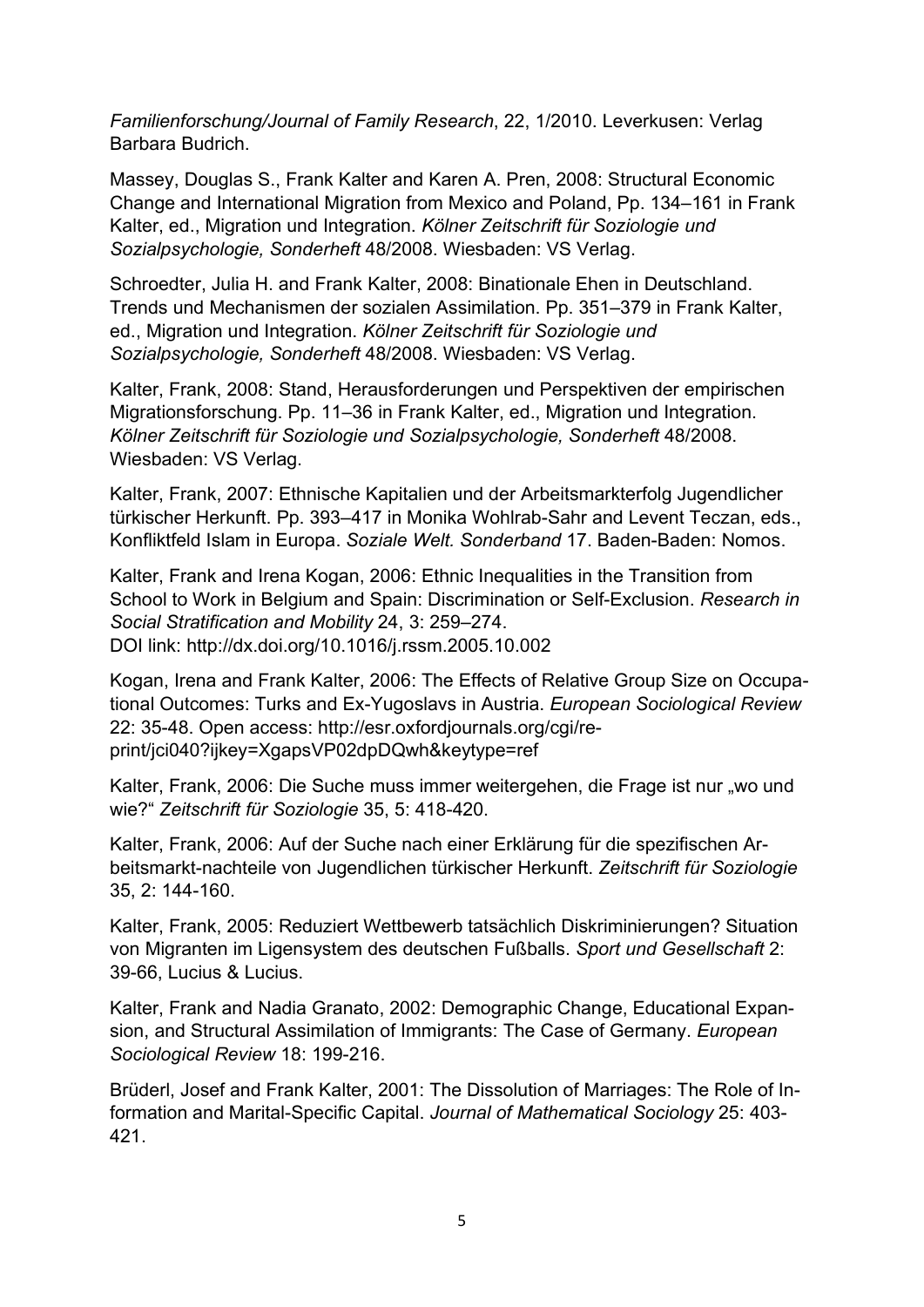Kalter, Frank, 2001: Die Kontrolle von Drittvariablen bei der Messung von Segregation. Ein Vorschlag am Beispiel der familialen Assimilation von Migranten. Zeitschrift für Soziologie 30: 452-464.

Granato, Nadia and Frank Kalter, 2001: Die Persistenz ethnischer Ungleichheit auf dem deutschen Arbeitsmarkt: Diskriminierung oder Unterinvestition in Humankapital? Kölner Zeitschrift für Soziologie und Sozialpsychologie 53: 497-520.

Kalter, Frank, 2000: Structural Conditions of Preferences for Segregation. Rationality and Society 12: 425-448.

Kalter, Frank, 1999: Ethnische Kundenpräferenzen im professionellen Sport? Der Fall der Fußballbundesliga. Zeitschrift für Soziologie 28: 219-234.

Kalter, Frank, 1998: Partnerschaft und Migration. Zur theoretischen Erklärung eines empirischen Effekts. Kölner Zeitschrift für Soziologie und Sozialpsychologie 50: 283- 309.

Kalter, Frank, 1994: Pendeln statt Migration? Die Wahl und Stabilität von Wohnort-Arbeitsort-Kombinationen. Zeitschrift für Soziologie 23: 460-476.

## Other Publications

Schmidt-Lauber, B., Liebig, M., Färber, A., Schwell, A., Jörke, D., Wietschorke, J., Köstlin, K., Schlette, M., Sutter, O., Bendix, R. F., Römhild, R., Spielhaus, R., Nimführ, S., Göttsch-Elten, S., Egger, S., Thelen, T., Heimerdinger, T., Leimgruber, W,, Kaschuba, W., Knöbl, W., Binder, B., Foroutan, N., Biess, F., Dingeldey, P., Welz, G., Schwiertz, H., Hess, S., Sökefeld, M., Bojadzijev, M., Huke, N., Stelzer, W., Helen Schwenken, Kalter, F., Tauschek, M., Geulen, C., Ege, M. (2021). Begriffe der Gegenwart: Ein kulturwissenschaftliches Glossar. Böhlau Verlag.

Snijders, T. A., & Kalter, F. (2020). Religious diversity and social cohesion in German classrooms A micro-macro study based on empirical simulations. Pp: 525-543 in: Buskens, V., Corten, R., & Snijders, C. (Eds.). (2020). Advances in the Sociology of Trust and Cooperation: Theory, Experiments, and Field Studies. Walter de Gruyter GmbH & Co KG.

Kalter, F., & Heath, A. (2018). Dealing with Diverse Diversities: Defining and Comparing Minority Groups. In Growing Up in Diverse Societies. The Integration of the Children of Immigrants in England, Germany, the Netherlands and Sweden (1st ed., pp. 62-83). London: Oxford Press.

Kruse, H., & Kalter, F. (2018). Learning Together or Apart? Ethnic Segregation in Lower Secondary Schools. In Growing Up in Diverse Societies. The Integration of the Children of Immigrants in England, Germany, the Netherlands and Sweden (pp. 114- 141). London: Oxford Press

Jonsson, J. O., Kalter, F., & Tubergen, F. v. (2018). Studying integration: Ethnic Minority and Majority Youth in Comparative Perspective. In Growing Up in Diverse Societies. The integration of the Children of Immigrants in England, Germany, the Netherlands and Sweden (Vol. 215, pp. 3-40). London: Oxford Press.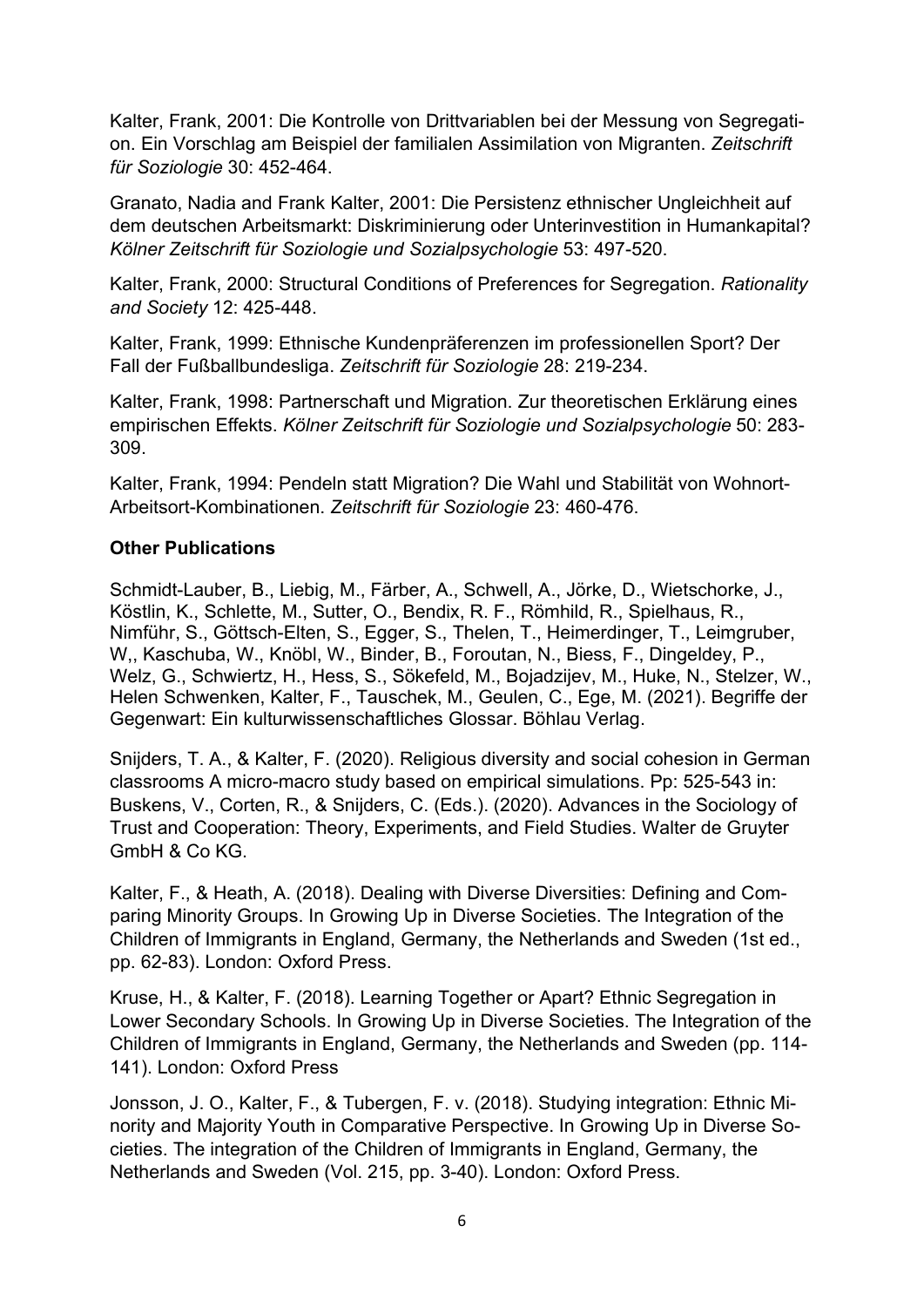Kalter, Frank, Granato, Nadja, 2018: Migration und ethnische Ungleichheit auf dem Arbeitsmarkt, pp 355 – 387 in Martin Abraham, Thomas Hinz, eds., Arbeitsmarktsoziologie, Probleme, Theorien, empirische Befunde, 3. überarbeitete und erweiterte Auflage, Springer VS

Kalter, Frank, 2018: Migration, pp. 313 - 317 in Johannes Kopp, Anja Steinbach, eds., Grundbegriffe der Soziologie. 12. grundlegend überarbeitete und aktualisierte Auflage,.Springer VS.

Kalter, Frank, 2016: Social Network Analysis in the Study of Ethnic Inequalities. Emerging Trends in the Social and Behavioral Sciences: An Interdisciplinary, Searchable, and Linkable Resource. 1-15, doi: 10.1002/9781118900772.etrds0397.

Kalter, Frank, and Hanno Kruse, 2015: Ethnic Diversity, Homophily, and Network Cohesion in European Classrooms. Pp. 187-207 in: Ruud Koopmans, Bram Lancee, Merlin Schaeffer, eds.: Social Cohesion and Immigration in Europe and North America: Mechanisms, Conditions, and Causality. London: Routledge (Routledge Advances in Sociology).

Kalter, Frank, 2015: Action, Theories of Social, Pp. 75-79 in James D. Wright, editorin-chief, International Encyclopedia of the Social & Behavioral Sciences, 2nd edition, Vol. 1. Oxford: Elsevier.

Lewin-Epstein, Noah, Zerrin Salikutluk, Irena Kogan and Frank Kalter, 2014: Mobility Aspirations of Immigrant and Native Youth in Germany and Israel, Pp. 167-187 in Rainer K. Silbereisen, Peter F. Titzmann and Yossi Shavit, eds., The Challenges of Diaspora Migration. Interdisciplinary Perspectives on Israel and Germany. Farnham: Ashgate Publishing Limited.

Kalter, Frank, and Benjamin Schulz, 2013: Stetiger Wandel über Generationen. pp. 28-33 in Forschung SPEZIAL Demografie.

Kalter, Frank, 2011: Die stillen Bremsen der strukturellen Integration, Pp. 49-55 in Haci-Halil Uslucan und Dirk Halm, Hg., Wie steuerbar ist Integration? Essen: Klartext Verlag.

Kalter, Frank, Nadia Granato, and Cornelia Kristen, 2011: Die strukturelle Assimilation der zweiten Migrantengeneration in Deutschland: Eine Zerlegung gegenwärtiger Trends, Pp. 257-289 in Rolf Becker, Hrsg., Integration durch Bildung: Bildungserwerb von jungen Migranten in Deutschland. Wiesbaden: VS Verlag für Sozialwissenschaften / Springer Fachmedien.

Kogan, Irena, Kalter, Frank, Liebau, Elisabeth, and Yinon Cohen, 2011: Individual Resources and Structural Constraints in Immigrants' Labour Market Integration, Pp. 75-100 in Matthias Wingens, Michael Windzio, Helga de Valk and Can Aybek, eds., A Life-Course Perspective on Migration and Integration. Dordrecht, Heidelberg, London, New York: Springer.

Kalter, Frank, 2011: Transnationalismusforschung: Höchste Zeit für mehr als Worte und Koeffizienten. Kommentar zum Beitrag "Warum pendeln Migranten häufig zwischen Herkunfts- und Ankunftsregion" von Ludger Pries in Heft 1/2010 der Sozialen Welt. Soziale Welt 62, 199-202.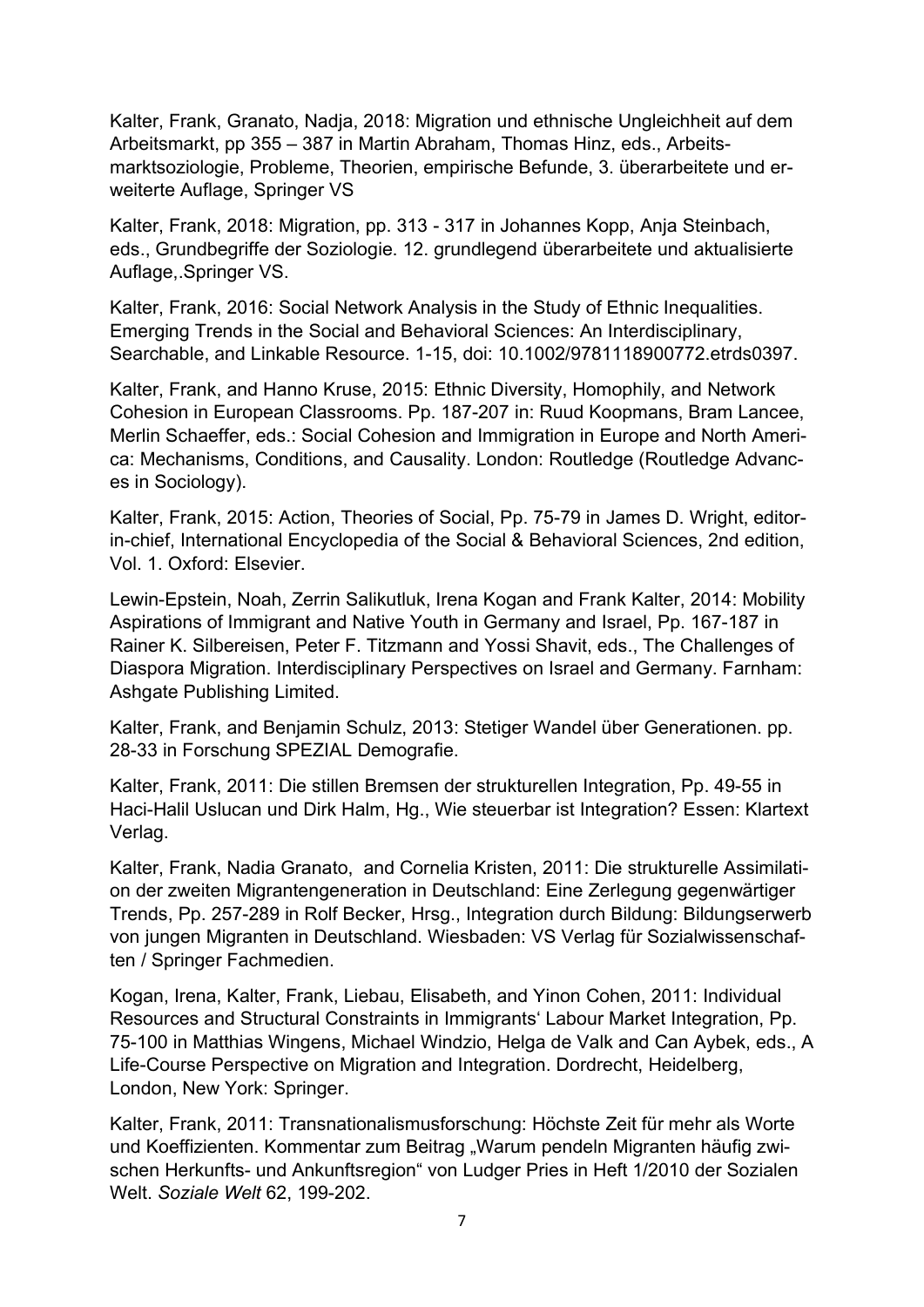Kalter, Frank, 2011: The Second Generation in the German Labor Market: Explaining the Turkish Exception, Pp. 166-184 in Richard Alba and Mary C. Waters, eds., The Next Generation – Immigrant Youth in a Comparative Perspective. New York and London: New York University Press.

Kalter, Frank and Nadia Granato, 2010: Different Countries, Different Groups, Same Mechanisms? The Structural Assimilation of the Second Generation in Europe (D, F, GB) and the United States, Pp. 359-380 in Jens Alber and Niel Gilbert, eds., United in Diversity? Comparing Social Models in Europe and America. Oxford: Oxford University Press.

Hill, Paul, Frank Kalter, et al., 2009: Einleitung: Eine Auseinandersetzung mit Hartmut Esser, Pp. 11-16 in Paul Hill, Frank Kalter, et al., eds., Hartmut Essers Erklärende Soziologie. Kontroversen und Perspektiven. Frankfurt am Main and New York, Campus.

Lessenich, Stephan, Frank Kalter, and Christine Resch, 2009: E-Mail-Debatte: Kann Soziologie kritisieren?, Soziologie 38, 4: 431-439

Kalter, Frank and Nadia Granato, 2007: Educational hurdles on the way to structural assimilation in Germany, Pp. 271–319 in Anthony F. Heath and Sin Yi Cheung, eds., Unequal Chances: Ethnic Minorities in Western Labour Markets. Proceedings of the British Academy, Volume 137, Oxford: Oxford University Press for the British Academy.

Kalter, Frank, Nadia Granato and Cornelia Kristen, 2007: Disentangling Recent Trends of The Second Generation's Structural Assimilation in Germany. Pp. 214-245 in Stefani Scherer, Reinhard Pollak, Gunnar Otte and Markus Gangl, eds., From Origin to Destination. Trends and Mechanisms in Social Stratification Research. Campus, Frankfurt am Main and New York.

Kalter, Frank, 2006: Migration, Pp. 195–199 in Bernhard Schäfers and Johannes Kopp, eds., Grundbegriffe der Soziologie. 9., grundlegend überarbeitete und aktualisierte Auflage. Opladen: VS.

Kalter, Frank, 2006: Spezifisches Kapital und strukturelle Assimilation in: DGS (eds.), Soziale Ungleichheit – kulturelle Unterschiede", 32. Kongress der DGS in München, Verhandlungsband (CD-Rom).

Kalter, Frank, 2005: Ethnische Ungleichheit auf dem Arbeitsmarkt. Pp. 303-332 in Martin Abraham, and Thomas Hinz. eds., Arbeitmarktsoziologie. Probleme, Theorien, empirische Befunde. Opladen: VS.

Kalter, Frank und Nadia Granato, 2004: Sozialer Wandel und strukturelle Assimilation in der Bundesrepublik. IMIS-Beiträge 23: 61-81.

Kalter, Frank and Irena Kogan, 2003: Ethnic Inequalities at Labour Market Entry in Belgium and Spain. Pp. 151-178 in Irena Kogan and Walter Müller, eds., School-to-Work Transitions in Europe: Analyses of the EULFS 2000 Ad hoc Module, Mannheim.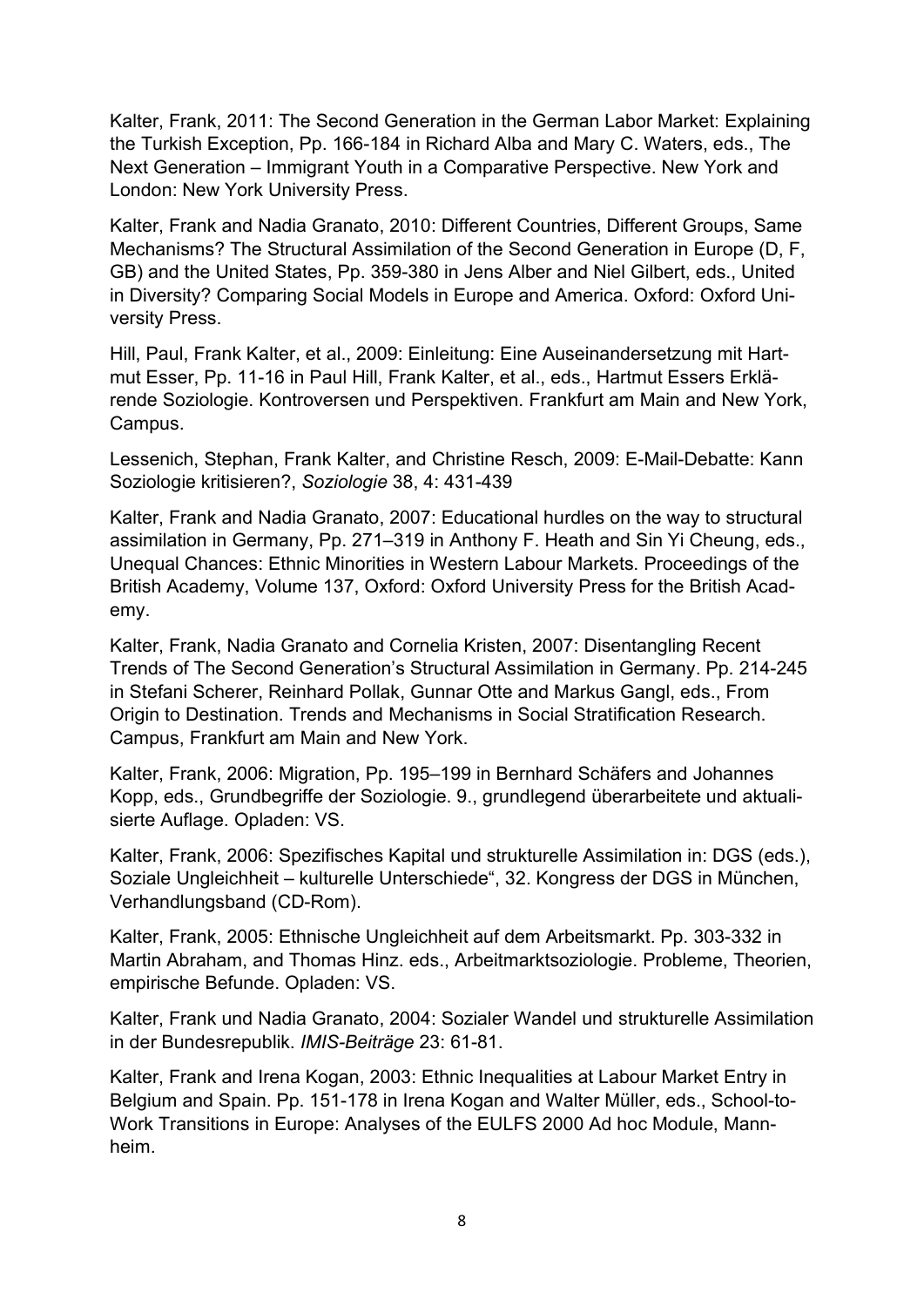Kalter, Frank, 2003: Stand und Perspektiven der Migrationssoziologie. Pp. 323-338 in Barbara Orth, Thomas Schwietring and Johannes Weiß, eds., Soziologische Forschung. Stand und Perspektiven. Opladen: Leske + Budrich.

Kalter, Frank, Walter Vogt und Matthias Lenz, 2003: Fernpendeln und sekundär induzierter Verkehr. Fördert eine verbesserte Verkehrsinfrastruktur die Entscheidung zu längeren Arbeitswegen? Zeitschrift für Verkehrswissenschaft 74: 160-184.

Kalter, Frank, Matthias Lenz und Walter Vogt, 2002: "Wer Straßen und Schienen sät, wird Verkehr ernten?". Eine Analyse am Beispiel von Fernpendeln und sekundär induziertem Verkehr. Internationales Verkehrswesen 54: 593-599.

Lenz, Matthias, Walter Vogt and Frank Kalter, 2002: Long-distance Commuting and Secondary Induced Traffic. Pp. 357-67 in Wolfgang Möhlenbrink, Michael Bargende, Ulrich Hangleiter and Ullrich Martin, eds., Proceedings , Networks for Mobility'. International Symposium Sept. 18 20, Stuttgart: FOVUS.

Kalter, Frank and Irena Kogan, 2002. Ethnic Inequalities and Labour Market Entry, Indicators on School-to-Work Transitions in Europe. Evaluation and Analyses of the LFS 2000 Ad Hoc 5. Module Data on School-to-Work Transitions: Indicator report. Eurostat Working Paper No. 21. Luxembourg: European Commission.

Kalter, Frank and Nadia Granato, 2002: Ethnic Minorities' Education and Occupational Attainment: The Case of Germany. Arbeitspapiere – Mannheimer Zentrum für Europäische Sozialforschung/Nr. 58, Mannheim.

Kalter, Frank, 2002: Integration durch Fußball? Migranten im deutschen Ligensystem. Pp 175 204 in: Zentrum für Europa- und Nordamerika-Studien, ed., Fußballwelten. Zum Verhältnis von Sport, Politik, Ökonomie und Gesellschaft. Opladen: Leske+Budrich.

Kalter, Frank and Nadia Granato, 2001: Recent Trends of Assimilation in Germany. ZUMA-Arbeitsbericht 2001/02. Mannheim.

Kalter, Frank, 2000: Theorien der Migration. Pp. 438-475 in Ulrich Mueller, Bernhard Nauck and Andreas Diekmann, eds., Handbuch der Demographie, 1. Modelle und Methoden. Berlin: Springer.

Kalter, Frank, 2000: Measuring Segregation and Controlling for Independent Variables. Arbeitspapiere – Mannheimer Zentrum für Europäische Sozialforschung (MZES)/Nr. 19, Mannheim.

Kalter, Frank, 1999: "The Ties That Bind" – Wohneigentum als ehespezifische Investition. Pp. 255-270 in Thomas Klein, Johannes Kopp, eds., Scheidungsursachen aus soziologischer Sicht. Würzburg: Ergon.

Kalter, Frank, 1999: Migrationsentscheidungen bei Paaren: eine Anwendung des Habit-Modells. Pp. 346-349 in Hermann Schwengel, ed., Grenzenlose Gesellschaft? 29. Kongress der Deutschen Gesellschaft für Soziologie. Bd. II/1: Sektionen, Forschungskomitees, Arbeitsgruppen. Pfaffenweiler: Centaurus.

Kalter, Frank, 1994: Sequentielle Wanderungsentscheidungen. Die Bedeutung und Erklärung von Wanderungserwägungen. Pp. 75-95 in Rainer Münz, Hermann Korte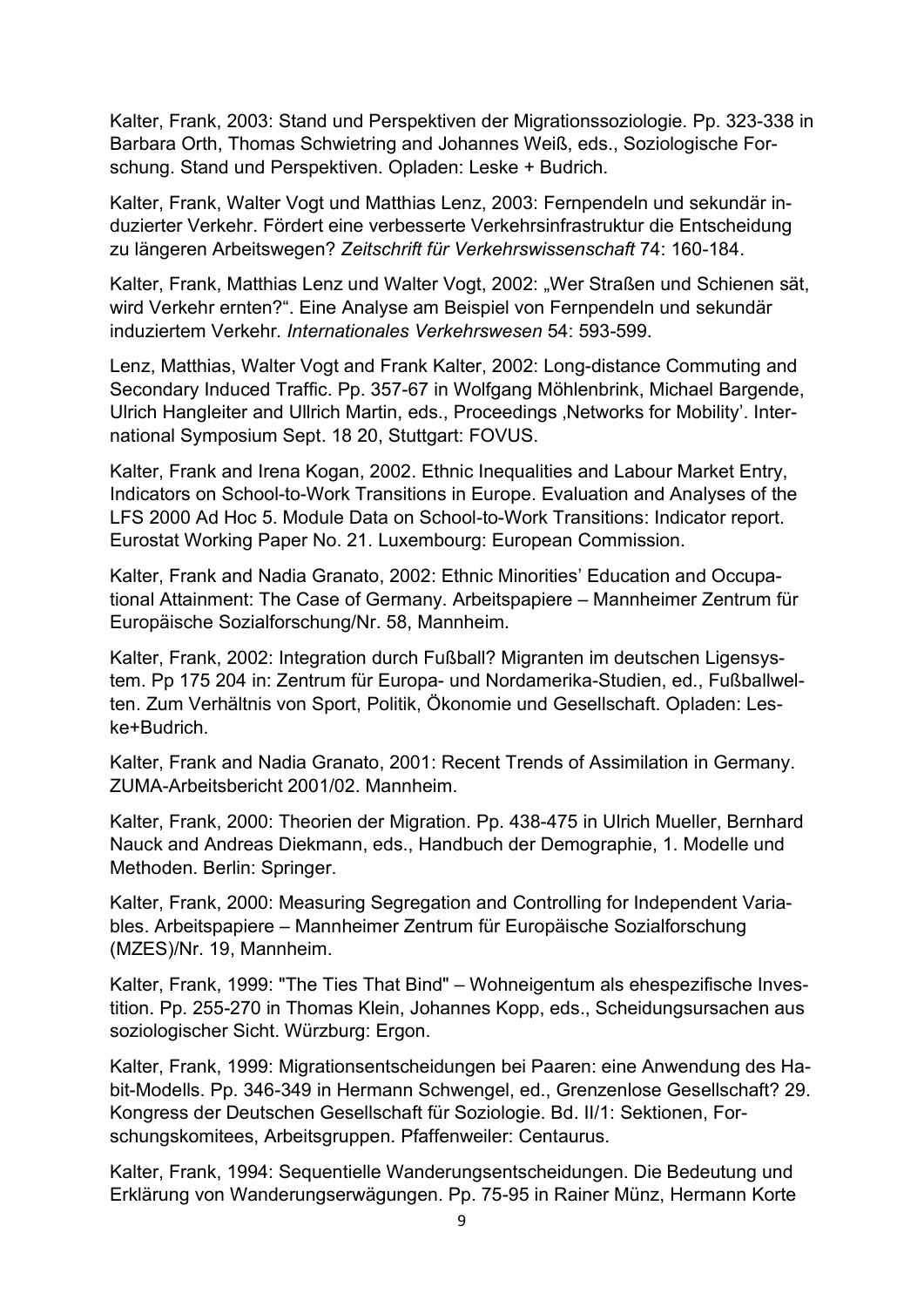and Gert Wagner, eds., Internationale Wanderungen. 28. Arbeitstagung der Deutschen Gesellschaft für Bevölkerungswissenschaft. Berlin.

Kalter, Frank, 1993: Zur Rationalität von Wanderungsentscheidungen. Pp. 127-142 in Rudolf Giffinger, ed., Beiträge des 9. Deutschsprachigen Kolloquiums für Theorie und quantitative Methoden in der Geographie. Klagenfurter Geographische Schriften, Heft 11.

# Published Research Reports

Kristen, Cornelia, Anika Römmer, Walter Müller and Frank Kalter, 2005: Longitudinal Studies for Educational Reports: European and North American Examples. Report Commissioned by the Federal Ministry of Education and Research, Bonn

Kristen, Cornelia, Anika Römmer, Walter Müller und Frank Kalter, 2005: Längsschnitt-studien für die Bildungsberichterstattung. Beispiele aus Europa und Nordamerika. Bundesministerium für Bildung und Forschung, Bildungsreform Band 10, Bonn

Müller, Walter, Irena Kogan, Frank Kalter, David Raffe, Cristina Iannelli, Emer Smyth, Maarten Wolbers, Markus Gangl. 2002. Evaluation and Analyses of the LFS 2000 Ad Hoc Module Data on School-to-Work Transitions: Recommendations on the Replication of the Module. Mannheim: MZES Report

Vogt, Walter, Matthias Lenz, Frank Kalter, Harry Dobeschinsky and Peter Breuer, 2001: Tägliches Fernpendeln und sekundär induzierter Verkehr. Berichte der Bundesanstalt für Straßenwesen. Verkehrstechnik Heft V88. Bremerhaven, Wirtschaftsverlag NW

## Book Reviews

Review of Event History Analysis with Stata by Blossfeld, Golsch, and Rohwer. The Stata Journal 8: 1–5, 2008.

Challenging Ethnic Citizenship: German and Israeli Perspectives on Immigration (Daniel Levy and Yfaat Weiss, eds.). Contemporary Sociology 32: 606-608, 2003.

Soziologie der Fremdenfeindlichkeit (Klaus Stolz), Das Fremde in der Schweiz (Hans-Joachim Hoffmann-Nowotny, ed.). Schweizer Zeitschrift für Soziologie 27: 538-542, 2001 [together with S. Ganter].

Optimal Matching Analyse in den Sozialwissenschaften (Silke Aisenbrey). Kölner Zeitschrift für Soziologie und Sozialpsychologie 53: 390-391, 2001.

Challenge to the Nation-State. Immigration in Western Europe and the United States (Christian Jopke, ed.). Kölner Zeitschrift für Soziologie und Sozialpsychologie 52: 359-361, 2000.

Modellbildung und Simulation in den Sozialwissenschaften (Klaus Troitzsch). Kölner Zeitschrift für Soziologie und Sozialpsychologie 43: 809-811, 1991 [together with Rainer Schnell].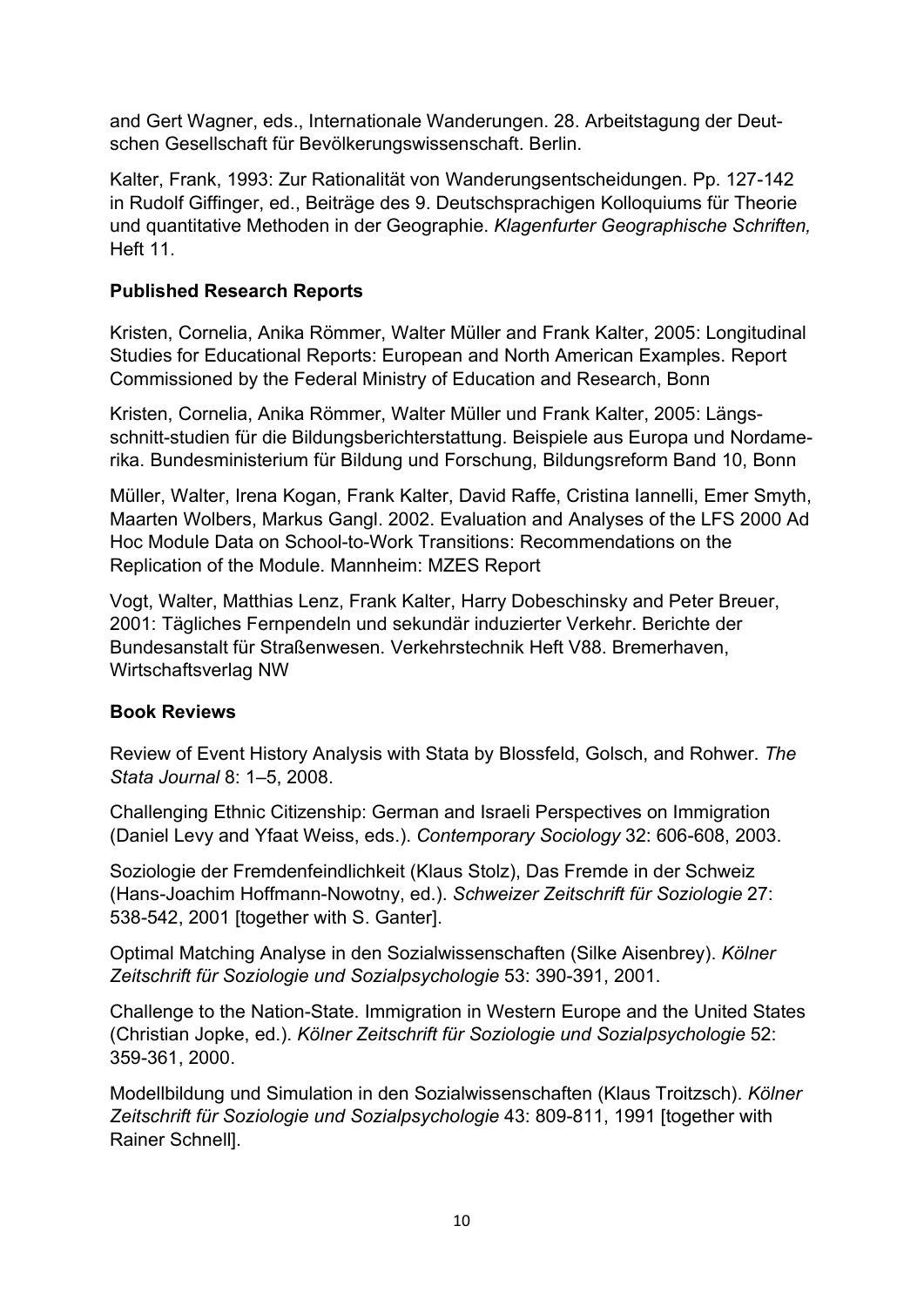# Research Grants

| 2017 - 2020 |                              |             | "Children of Immigrants Longitudinal Survey in Four European<br>Countries - Germany" (CILS4EU-DE)" funded by the German<br>Science Foundation (DFG, KA 1602/8-2)                                                                                                                                               |
|-------------|------------------------------|-------------|----------------------------------------------------------------------------------------------------------------------------------------------------------------------------------------------------------------------------------------------------------------------------------------------------------------|
|             |                              | 2017 - 2022 | "Education Acquisition with a Migration Background in the Life<br>Course", funded by the Leibniz Institute for Educational<br>Trajectories (LIfBi)                                                                                                                                                             |
| 2017 - 2019 |                              |             | "DeZIM kick-off project", funded by the Federal Ministry for<br>Familiy Affairs, Senior Citizens, Women and Youth (BMFSFJ)                                                                                                                                                                                     |
| 2015 - 2018 |                              |             | "Social Networks and Ethnic Identifications of Young<br>Immigrants", funded by the German Science foundation (DFG,<br>KA 1602/6-2)                                                                                                                                                                             |
| 2014 - 2017 |                              |             | "Children of Immigrants Longitudinal Survey in Four European<br>Coun-tries - Germany" (CILS4EU-DE)" funded by the German<br>Science Foundation (DFG, KA 1602/8-1)                                                                                                                                              |
| 2014 - 2016 |                              |             | "Education Acquisition with a Migration Background in the Life<br>Course", funded by the Leibniz Institut for Educational<br>Trajectories (LIfBi)                                                                                                                                                              |
| 2012 - 2016 |                              |             | Ethnic Networks and the Educational Achievement of<br>Immigrants across the Life-span", funded by the German<br>Science Foundation (DFG, KA 1602/7-1)                                                                                                                                                          |
| 2012 - 2014 |                              |             | "Social Networks and Ethnic Identifications of Young<br>Immigrants, funded by the German Science Foundation (DFG,<br>KA 1602/6-1)                                                                                                                                                                              |
| 2009 - 2013 |                              |             | "Children of Immigrants Longitudinal Study in Four European<br>Countries" (CILS4EU) funded by NORFACE (Principal<br>Investigator)                                                                                                                                                                              |
| 2008        |                              | $-2013$     | "Ethnic Resources: Social Networks and Cultural Orientations"<br>within the research area "Education Acquisition with Migration<br>Background in the Life Course", German National Educational<br>Panel Study (NEPS) funded by the Federal Ministry of<br>Education and Research (BMBF/University of Bamberg). |
| 2006        | $\qquad \qquad \blacksquare$ | 2008        | "Junge Migranten im deutschen und israelischen<br>Bildungssystem" funded by the Federal Ministry of Education<br>and Research (BMBF), (01GWS070) [together with N. Lewin-<br>Epstein, Y. Shavit, University of Tel Aviv, and I. Kogan,<br>Mannheim.]                                                           |
| 2006        |                              | 2008        | "Labor Market Integration: Aussiedler and Jewish Immigrants<br>from the Former Soviet Union in Germany and Israel" funded<br>by the German-Israeli Foundation for Scientific Research and                                                                                                                      |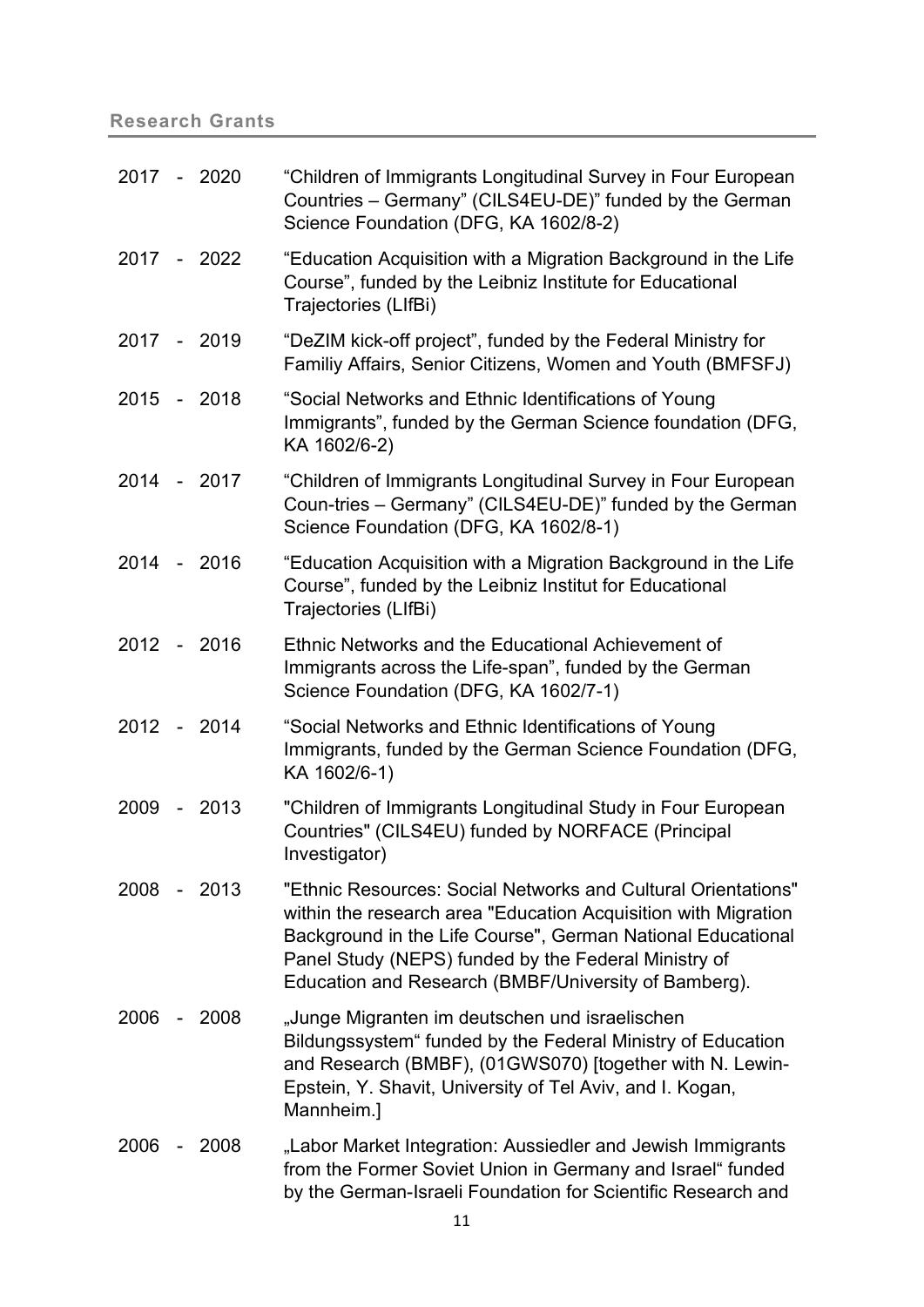Development (GIF 823/2004) [together with Y. Cohen und Y. Haberfeld, University of Tel Aviv)

- 2004 2008 "Soziales Kapital und die Dynamik von Migrationsbewegungen am Beispiel der polnisch-deutschen Wanderungen" funded by the German Science Foundation (DFG, KA 1602/2-1 and KA 1602/2-2)
- 2003 2004 "Längsschnittstudien für die Bildungsberichterstattung. Beispiele aus Europa und Nordamerika", funded by the Federal Ministry of Educa-tion and Research (BMBF)[together with W. Müller]
- 2001 2002 Evaluation and analyses of the LFS 2000 ad hoc module data on school-to-work transitions in Europe, funded by EUROSTAT [together with W. Müller (MZES und University of Mannheim) et al.]
- 2000 2001 "Bedingungen und Prozesse der strukturellen Assimilation von Arbeitsmigranten am Beispiel des organisierten Fußballsports", funded by the German Science Foundation (DFG, KA 1602/1- 1)
- 1998 2000 "Fernpendeln und Neuverkehr", funded by the Federal Ministry of Transport [Bundesministerium für Verkehr (FE 77422/98)] [together with W. Vogt (Institut für Straßen- und Verkehrswesen, University of Stuttgart)]
- 1993 1995 "Migrationspotentiale", funded by the German Science Foundation (DFG, ES 41/8-1,2) [together with H. Esser (University of Mannheim)]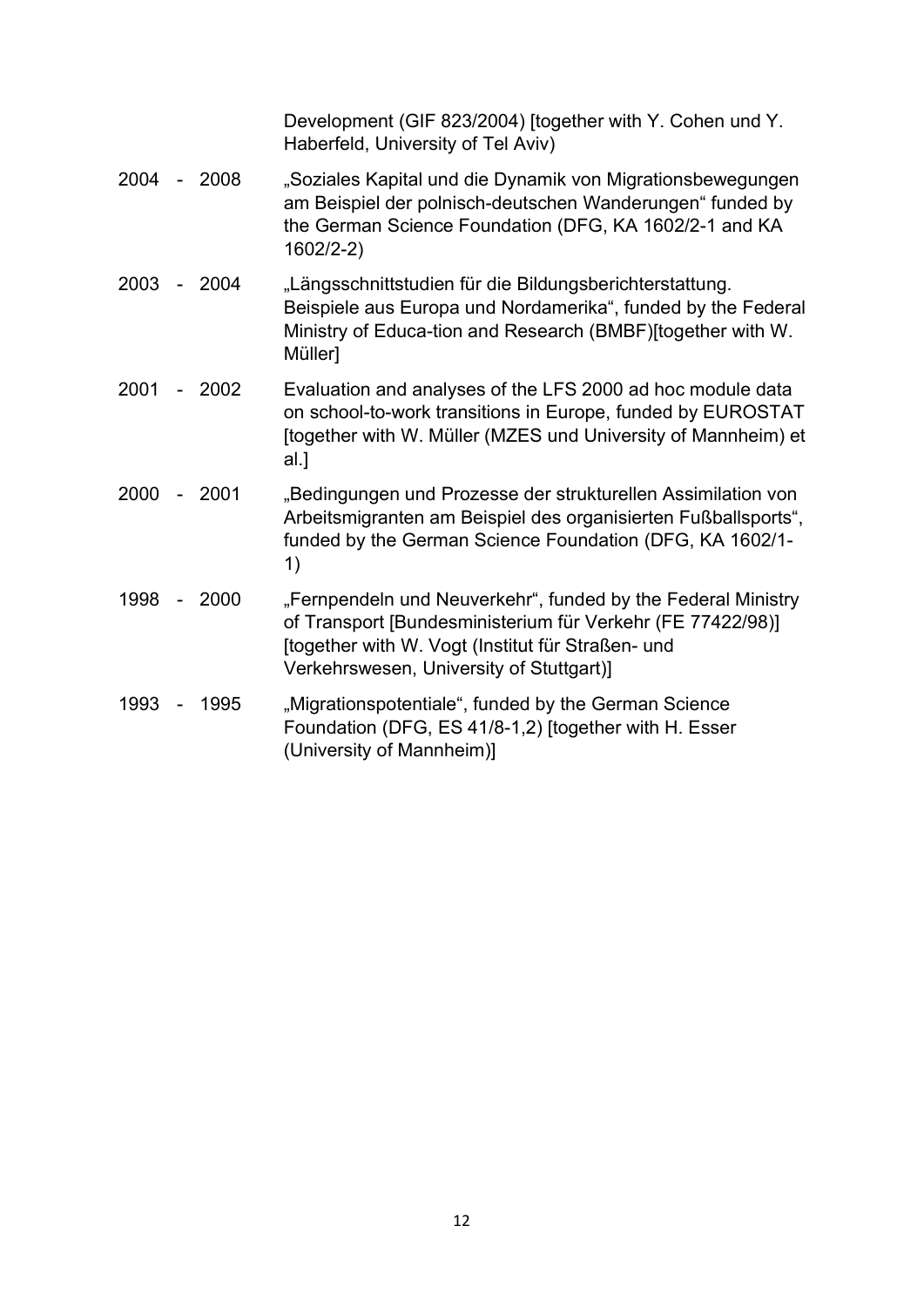| 2019        | - 2024 | Research Affiliate, Leibniz-Institute for Educational Trajectories<br>(LIfBi)                                                                                                             |
|-------------|--------|-------------------------------------------------------------------------------------------------------------------------------------------------------------------------------------------|
| 2008 - 2012 |        | Research Network in Quantitative Methods in the Social<br>Sciences (Principal Applicant: Angela Dale, University of<br>Manchester)                                                        |
| 2006        | -2009  | German-Israeli Research Consortium "Migration and Societal<br>Integration", funded by the Federal Ministry of Education and<br>Research (BMBF)                                            |
| 2005        | - 2009 | Research network "Economic Change, Quality of Life and<br>Social Co-hesion (EQUALSOC), funded under the 6th<br>Framework Programme of the European Commission,<br><b>Associate Expert</b> |
| 2003        | -2004  | Research network "Economic Change, Unequal Life-Chances<br>and Quality of Life (CHANGEQUAL)", funded under the 5th<br>Framework Programme of the European Commission                      |

## Official Functions

#### Honors and awards

President of the European Academy of Sociology, 2011-2015

Fellow of the European Academy of Sociology, 2009-present

#### Professional service

Member of the SOEP Survey Council, DIW (German Institute of Economic Research), Berlin, 2021-2024

Director, Mannheim Centre for European Social Research (MZES), 2014-2017

Member of the CoDE Research Strategy Board (Centre on Dynamics of Ethnicity, University of Manchester / University of Glasgow), 2014-present

Member of the Expert Council on Demography (German Federal Ministry of the Interior), 2011-present

External Fellow, Centre for Research and Analysis of Migration (CReAM), University College London, 2010-present

Member of The Board of Trustees, GESIS Leibniz Institute for the Social Sciences, 2010-2012

Member of the Advisory Board "Zeitschrift für Soziologie", 2010-2019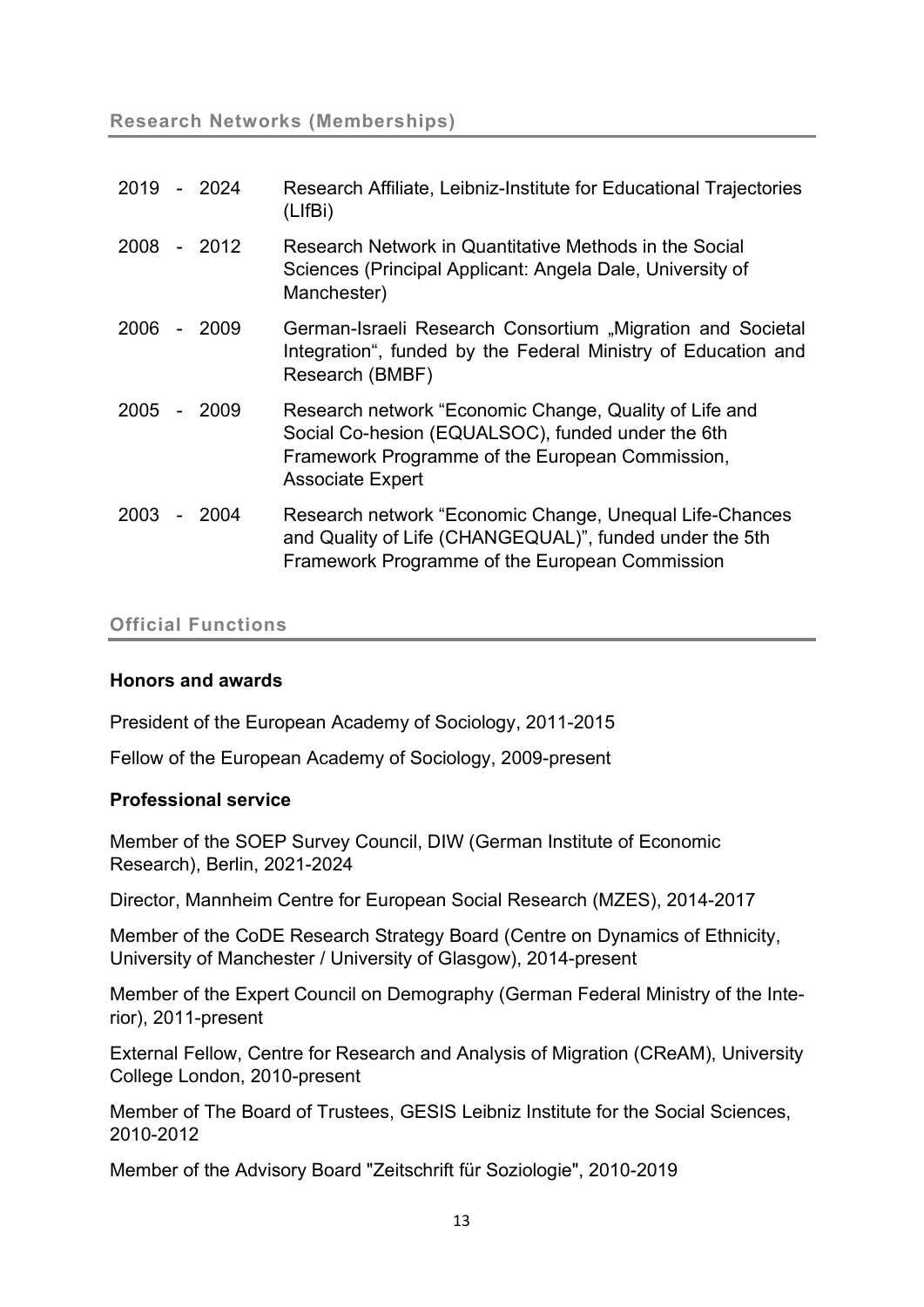Head of Department A, Mannheim Centre for European Social Research (MZES), 2009-2014

Member of the Awards Committee for the DESTATIS Gerhard Fürst Awards (Statistisches Bundesamt / DESTATIS), since 2008

Member of the German Data Forum (RatSWD), 2008-2010

Board member of the ASI ("Arbeitskreis sozialwissenschaftlicher Institute"), 2005-2008

Board member of the section ..Migration and ethnic minorities" within the German Sociological Association (2002-2004)

## Professional memberships

Member of the section "Model building and simulation" within the German Sociological Association

Member of the section "Methods" within the German Sociological Association

Member of the Akademie für Soziologie

## Reviewing Activities

Journals

Acta Sociologica

Alexander-von-Humboldt-Stiftung/Foundation

American Journal of Sociology

Annual Review of Sociology

Demographic Research

Ethnic and Racial Studies

European Sociological Review

International Migration

International Migration Review

International Sociology

Journal of International Migration and Integration (Revue d'intégration et de la migration internationale)

Journal of Mathematical Sociology

Kölner Zeitschrift für Soziologie und Sozialpsychologie

Population Research and Policy Review

Sport und Gesellschaft